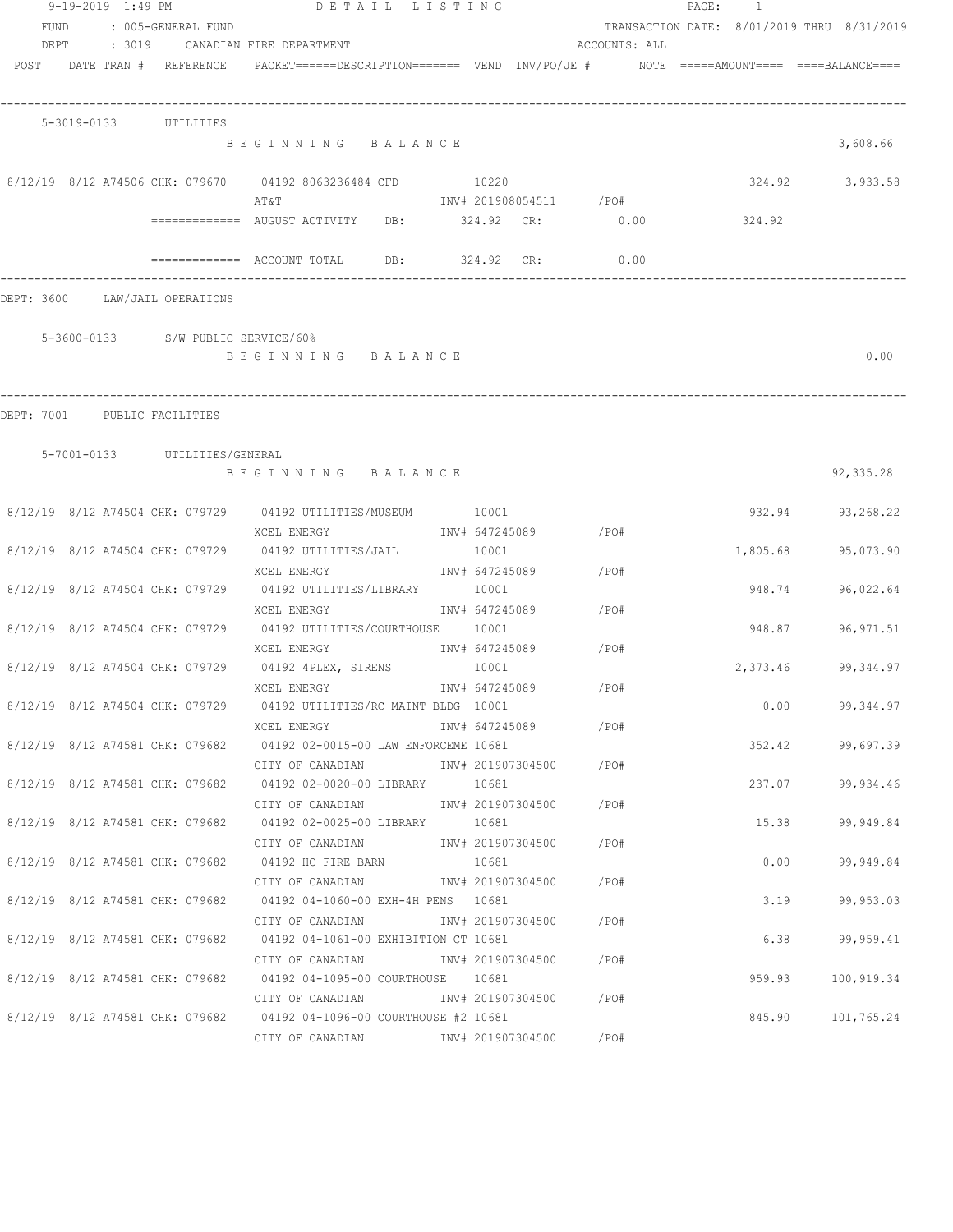|      | 9-19-2019 1:49 PM               |                          | DETAIL LISTING                                                                          |               |                        |               | PAGE: | $\mathcal{L}$ |                                            |
|------|---------------------------------|--------------------------|-----------------------------------------------------------------------------------------|---------------|------------------------|---------------|-------|---------------|--------------------------------------------|
| FUND |                                 | : 005-GENERAL FUND       |                                                                                         |               |                        |               |       |               | TRANSACTION DATE: 8/01/2019 THRU 8/31/2019 |
| DEPT |                                 | : 7001 PUBLIC FACILITIES |                                                                                         |               |                        | ACCOUNTS: ALL |       |               |                                            |
| POST | DATE TRAN # REFERENCE           |                          | PACKET======DESCRIPTION======= VEND INV/PO/JE #    NOTE =====AMOUNT==== ====BALANCE==== |               |                        |               |       |               |                                            |
|      |                                 |                          |                                                                                         |               |                        |               |       |               |                                            |
|      |                                 |                          | 8/12/19 8/12 A74581 CHK: 079682 04192 HC FIRE DEPT                                      | 10681         |                        |               |       | 160.17        | 101,925.41                                 |
|      |                                 |                          | CITY OF CANADIAN                                                                        |               | INV# 201907304500      | $/$ PO#       |       |               |                                            |
|      |                                 |                          | 8/12/19 8/12 A74581 CHK: 079682 04192 HC FIRE DEPT 2ND METER 10681                      |               |                        |               |       | 6.38          | 101,931.79                                 |
|      |                                 |                          | CITY OF CANADIAN                                                                        |               | INV# 201907304500 /PO# |               |       |               |                                            |
|      |                                 |                          | 8/12/19 8/12 A74581 CHK: 079682 04192 COUNTY MUSEUM 10681                               |               |                        |               |       | 44.82         | 101,976.61                                 |
|      |                                 |                          | CITY OF CANADIAN                                                                        |               | INV# 201907304500      | /PO#          |       |               |                                            |
|      |                                 |                          | 8/12/19 8/12 A74581 CHK: 079682 04192 COUNTY MUSEUM 2ND METER 10681                     |               |                        |               |       | 261.58        | 102,238.19                                 |
|      |                                 |                          | CITY OF CANADIAN MW# 201907304500                                                       |               |                        | $/$ PO#       |       |               |                                            |
|      |                                 |                          | 8/12/19 8/12 A74581 CHK: 079682 04192 BALLPARK                                          | 10681         |                        |               |       | 114.84        | 102,353.03                                 |
|      |                                 |                          | CITY OF CANADIAN 1NV# 201907304500                                                      |               |                        | /PO#          |       |               |                                            |
|      | 8/12/19 8/12 A74611 CHK: 079705 |                          | 04192 OTHER METERS                                                                      | 12592         |                        |               |       | 1,746.00      | 104,099.03                                 |
|      |                                 |                          | NORTH PLAINS ELECTRIC CO- INV# 201908054510                                             |               |                        | /PO#          |       |               |                                            |
|      | 8/12/19 8/12 A74611 CHK: 079705 |                          | 04192 GEM VOTING BOOTH                                                                  | 12592         |                        |               |       | 161.86        | 104,260.89                                 |
|      |                                 |                          | NORTH PLAINS ELECTRIC CO- INV# 201908054510                                             |               |                        | /PO#          |       |               |                                            |
|      | 8/12/19 8/12 A74637 CHK: 079723 |                          | 04192 040-001-1415-01-LIBRARY 13824                                                     |               |                        |               |       | 27.10         | 104,287.99                                 |
|      |                                 |                          | WEST TEXAS GAS, INC                                                                     |               | INV# 201908054509      | /PO#          |       |               |                                            |
|      | 8/12/19 8/12 A74637 CHK: 079723 |                          | 04192 040-001-4000-01 EX CENTE 13824                                                    |               |                        |               |       | 27.10         | 104,315.09                                 |
|      |                                 |                          | WEST TEXAS GAS, INC                                                                     |               | INV# 201908054509      | /PO#          |       |               |                                            |
|      | 8/12/19 8/12 A74637 CHK: 079723 |                          | 04192 040-001-5735-02-MUSEUM 13824                                                      |               |                        |               |       | 25.54         | 104,340.63                                 |
|      |                                 |                          | WEST TEXAS GAS, INC                                                                     |               | INV# 201908054509      | /PO#          |       |               |                                            |
|      |                                 |                          | 8/12/19 8/12 A74637 CHK: 079723 04192 040-001-5815-01-BALLPARK 13824                    |               |                        |               |       | 28.28         | 104,368.91                                 |
|      |                                 |                          | WEST TEXAS GAS, INC                                                                     |               | INV# 201908054509      | /PO#          |       |               |                                            |
|      |                                 |                          | 8/12/19 8/12 A74637 CHK: 079723 04192 040-001-5810-01-PAVILION 13824                    |               |                        |               |       | 25.54         | 104,394.45                                 |
|      |                                 |                          | WEST TEXAS GAS, INC                                                                     |               | INV# 201908054509      | /PO#          |       |               |                                            |
|      |                                 |                          | 8/12/19 8/12 A74637 CHK: 079723 04192 040-001-1405-01 COURTHOU 13824                    |               |                        |               |       | 32.98         | 104,427.43                                 |
|      |                                 |                          | WEST TEXAS GAS, INC                                                                     |               | INV# 201908054509      | /PO#          |       |               |                                            |
|      |                                 |                          | 8/12/19 8/12 A74637 CHK: 079723 04192 040-013-0045-00 CFD MAIN 13824                    |               |                        |               |       | 133.67        | 104,561.10                                 |
|      |                                 |                          | WEST TEXAS GAS, INC                                                                     |               | INV# 201908054509      | /PO#          |       |               |                                            |
|      |                                 |                          | 8/12/19 8/12 A74637 CHK: 079723 04192 040-013-0045-00 CFD MAIN 13824                    |               |                        |               |       | 30.63         | 104,591.73                                 |
|      |                                 |                          | WEST TEXAS GAS, INC MONTH 201908054509                                                  |               |                        | /PO#          |       |               |                                            |
|      |                                 |                          | ============= AUGUST ACTIVITY DB: 12,256.45 CR:                                         |               |                        | 0.00          |       | 12,256.45     |                                            |
|      |                                 |                          |                                                                                         |               |                        |               |       |               |                                            |
|      |                                 |                          |                                                                                         | 12,256.45 CR: |                        | 0.00          |       |               |                                            |
|      |                                 |                          |                                                                                         |               |                        |               |       |               |                                            |

DEPT: 7016 CEMETERY

| 5-7016-0133                     | UTILITIES     |                          |         |                |     |      |       |       |
|---------------------------------|---------------|--------------------------|---------|----------------|-----|------|-------|-------|
|                                 |               | BEGINNING                | BALANCE |                |     |      |       | 23.95 |
| 8/12/19 8/12 A74504 CHK: 079729 |               | 04192 UTILITIES/CEMETERY |         | 10001          |     |      | 11.30 | 35.25 |
|                                 |               | XCEL ENERGY              |         | INV# 647245089 |     | /PO# |       |       |
|                                 | ============= | AUGUST ACTIVITY          | DB:     | 11.30          | CR: | 0.00 | 11.30 |       |
|                                 |               |                          |         |                |     |      |       |       |
|                                 | ============= | ACCOUNT TOTAL            | DB:     | 11.30          | CR: | 0.00 |       |       |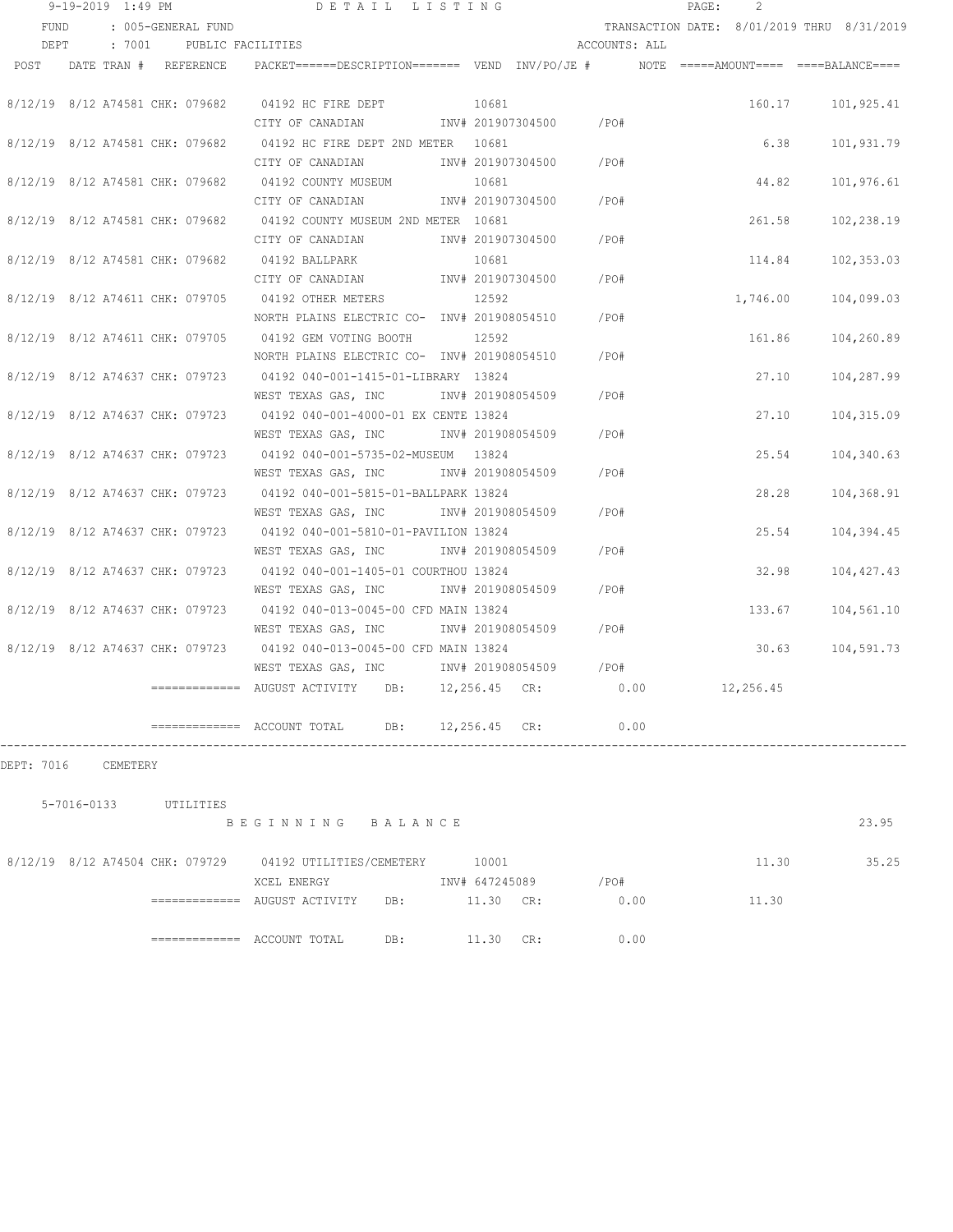| 9-19-2019 1:49 PM                                                                                               | DETAIL LISTING                                                    |                                 |                                            | PAGE: 3 |                 |
|-----------------------------------------------------------------------------------------------------------------|-------------------------------------------------------------------|---------------------------------|--------------------------------------------|---------|-----------------|
| FUND : 005-GENERAL FUND                                                                                         |                                                                   |                                 | TRANSACTION DATE: 8/01/2019 THRU 8/31/2019 |         |                 |
| DEPT : 7016 CEMETERY                                                                                            |                                                                   |                                 | ACCOUNTS: ALL                              |         |                 |
| POST DATE TRAN # REFERENCE PACKET======DESCRIPTION======= VEND INV/PO/JE # NOTE =====AMOUNT==== ====BALANCE==== |                                                                   |                                 |                                            |         |                 |
|                                                                                                                 | 000 ERRORS IN THIS REPORT! $*-*-*-*-*-*-*-*-*-*-*-*-*-*-**$       |                                 |                                            |         |                 |
|                                                                                                                 | ** REPORT TOTALS ** --- DEBITS --- -- CREDITS ---                 |                                 |                                            |         |                 |
|                                                                                                                 | BEGINNING BALANCES:                                               | 95, 967.89                      | 0.00                                       |         |                 |
|                                                                                                                 | REPORTED ACTIVITY:                                                | 12,592.67                       | 0.00                                       |         |                 |
|                                                                                                                 | ENDING BALANCES: 108,560.56                                       |                                 | 0.00                                       |         |                 |
|                                                                                                                 | TOTAL FUND ENDING BALANCE: 108,560.56                             |                                 |                                            |         |                 |
| FUND: 010-AIRPORT                                                                                               |                                                                   |                                 |                                            |         |                 |
| DEPT: 7010 AIRPORT                                                                                              |                                                                   |                                 |                                            |         |                 |
| 5-7010-0133 UTILITIES                                                                                           |                                                                   |                                 |                                            |         |                 |
|                                                                                                                 | BEGINNING BALANCE                                                 |                                 |                                            |         | 6,334.94        |
| 8/12/19 8/12 A74495 CHK: 001557 04193 04-1056-00 AIRPORT APT 10681                                              |                                                                   |                                 |                                            | 0.00    | 6,334.94        |
| 8/12/19 8/12 A74495 CHK: 001557 04193 04-1058-00 PILOTS LOUNGE 10681                                            | CITY OF CANADIAN                 INV# 201907304503         /PO#   |                                 |                                            | 137.17  | 6,472.11        |
|                                                                                                                 |                                                                   |                                 |                                            |         |                 |
| 8/12/19 8/12 A74498 CHK: 001560 04193 NORTH PLAINS ELECTRIC CO 12592                                            |                                                                   |                                 |                                            | 478.47  | 6,950.58        |
|                                                                                                                 | NORTH PLAINS ELECTRIC CO- $\frac{1}{100}$ 1NV# 201908054513 / PO# |                                 |                                            |         |                 |
| 8/23/19 8/23 A74812 CHK: 001563 04222 PTCI                                                                      | PTCI                                                              | 14900<br>INV# 201908234527 /PO# |                                            |         | 179.32 7,129.90 |
|                                                                                                                 |                                                                   |                                 | 0.00                                       | 794.96  |                 |
|                                                                                                                 | ============= ACCOUNT TOTAL DB: 794.96 CR:                        |                                 | 0.00                                       |         |                 |
|                                                                                                                 | 000 ERRORS IN THIS REPORT! *-*-*-*-*-*-*-*-*-*-*-*-*-*-           |                                 |                                            |         |                 |
|                                                                                                                 |                                                                   |                                 |                                            |         |                 |
|                                                                                                                 | ** REPORT TOTALS ** --- DEBITS --- -- CREDITS ---                 |                                 |                                            |         |                 |
|                                                                                                                 | BEGINNING BALANCES:                                               | 6,334.94                        | 0.00                                       |         |                 |
|                                                                                                                 | REPORTED ACTIVITY:                                                | 794.96                          | 0.00                                       |         |                 |
|                                                                                                                 | ENDING BALANCES:<br>TOTAL FUND ENDING BALANCE:                    | 7,129.90<br>7,129.90            | 0.00                                       |         |                 |
|                                                                                                                 |                                                                   |                                 |                                            |         |                 |
| FUND: 011-ROAD & BRIDGE PCT 1                                                                                   |                                                                   |                                 |                                            |         |                 |
| DEPT: 4011 ROAD & BRIDGE 1                                                                                      |                                                                   |                                 |                                            |         |                 |
| 5-4011-0133 UTILITIES/PCT 1                                                                                     |                                                                   |                                 |                                            |         |                 |
|                                                                                                                 | BEGINNING BALANCE                                                 |                                 |                                            |         | 2,559.85        |
| 8/12/19 8/12 A74611 CHK: 079705 04192 PCT 1                                                                     |                                                                   | 12592                           |                                            |         | 110.01 2,669.86 |
| 8/12/19 8/12 A74637 CHK: 079723 04192 040-001-3995-01-PCT 1 BA 13824                                            | NORTH PLAINS ELECTRIC CO- INV# 201908054510 / PO#                 |                                 |                                            | 27.50   | 2,697.36        |
|                                                                                                                 | WEST TEXAS GAS, INC METALLY 101908054509 / PO#                    |                                 | 0.00                                       | 137.51  |                 |
|                                                                                                                 | ============= ACCOUNT TOTAL DB: 137.51 CR:                        |                                 | 0.00                                       |         |                 |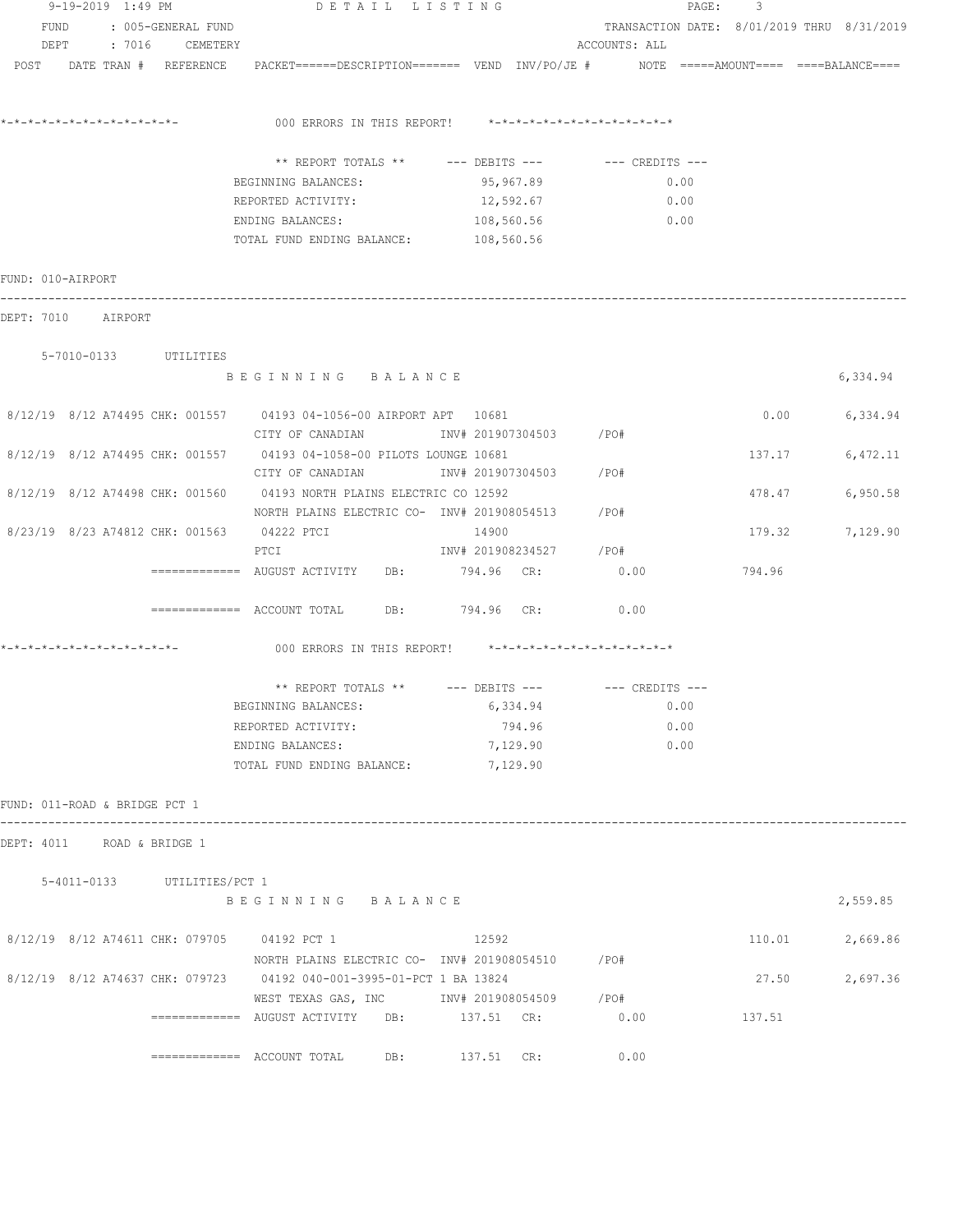| 9-19-2019 1:49 PM             |                                | DETAIL LISTING                                    |  | PAGE: 4                                                 |                                                                                                                 |        |                 |  |  |  |
|-------------------------------|--------------------------------|---------------------------------------------------|--|---------------------------------------------------------|-----------------------------------------------------------------------------------------------------------------|--------|-----------------|--|--|--|
|                               | FUND : 011-ROAD & BRIDGE PCT 1 |                                                   |  |                                                         | TRANSACTION DATE: 8/01/2019 THRU 8/31/2019                                                                      |        |                 |  |  |  |
|                               | DEPT : 4011 ROAD & BRIDGE 1    |                                                   |  |                                                         | ACCOUNTS: ALL                                                                                                   |        |                 |  |  |  |
|                               |                                |                                                   |  |                                                         | POST DATE TRAN # REFERENCE PACKET======DESCRIPTION======= VEND INV/PO/JE # NOTE =====AMOUNT==== ====BALANCE==== |        |                 |  |  |  |
| *-*-*-*-*-*-*-*-*-*-*-*-*-*-  |                                |                                                   |  | 000 ERRORS IN THIS REPORT! *-*-*-*-*-*-*-*-*-*-*-*-*-*- |                                                                                                                 |        |                 |  |  |  |
|                               |                                |                                                   |  |                                                         | ** REPORT TOTALS ** --- DEBITS --- -- -- CREDITS ---                                                            |        |                 |  |  |  |
|                               |                                | BEGINNING BALANCES:                               |  | 2,559.85                                                | 0.00                                                                                                            |        |                 |  |  |  |
|                               |                                | REPORTED ACTIVITY:                                |  | 137.51                                                  | 0.00                                                                                                            |        |                 |  |  |  |
|                               |                                | ENDING BALANCES:                                  |  |                                                         | 2,697.36 0.00                                                                                                   |        |                 |  |  |  |
|                               |                                | TOTAL FUND ENDING BALANCE: 2,697.36               |  |                                                         |                                                                                                                 |        |                 |  |  |  |
| FUND: 012-ROAD & BRIDGE PCT 2 |                                |                                                   |  |                                                         |                                                                                                                 |        |                 |  |  |  |
| DEPT: 4012 ROAD & BRIDGE 2    |                                | --------------------------------------            |  |                                                         |                                                                                                                 |        |                 |  |  |  |
|                               | 5-4012-0133 UTILITIES/PCT 2    |                                                   |  |                                                         |                                                                                                                 |        |                 |  |  |  |
|                               |                                | BEGINNING BALANCE                                 |  |                                                         |                                                                                                                 |        | 1,108.24        |  |  |  |
|                               |                                | 8/12/19 8/12 A74611 CHK: 079705 04192 PCT 2       |  | 12592                                                   |                                                                                                                 |        | 83.53 1,191.77  |  |  |  |
|                               |                                | NORTH PLAINS ELECTRIC CO- INV# 201908054510 / PO# |  |                                                         |                                                                                                                 |        |                 |  |  |  |
|                               |                                | ============ AUGUST ACTIVITY DB: 83.53 CR: 0.00   |  |                                                         |                                                                                                                 | 83.53  |                 |  |  |  |
|                               |                                | ============ ACCOUNT TOTAL DB: 83.53 CR: 0.00     |  |                                                         |                                                                                                                 |        |                 |  |  |  |
|                               |                                |                                                   |  | 000 ERRORS IN THIS REPORT! *-*-*-*-*-*-*-*-*-*-*-*-*-*- |                                                                                                                 |        |                 |  |  |  |
|                               |                                |                                                   |  |                                                         | ** REPORT TOTALS ** --- DEBITS --- -- CREDITS ---                                                               |        |                 |  |  |  |
|                               |                                | BEGINNING BALANCES:                               |  | 1,108.24                                                | 0.00                                                                                                            |        |                 |  |  |  |
|                               |                                | REPORTED ACTIVITY:                                |  | 83.53                                                   | 0.00                                                                                                            |        |                 |  |  |  |
|                               |                                | ENDING BALANCES:                                  |  | 1,191.77                                                | 0.00                                                                                                            |        |                 |  |  |  |
|                               |                                | TOTAL FUND ENDING BALANCE: 1, 191.77              |  |                                                         |                                                                                                                 |        |                 |  |  |  |
| FUND: 013-ROAD & BRIDGE PCT 3 |                                |                                                   |  |                                                         |                                                                                                                 |        |                 |  |  |  |
| DEPT: 4013 ROAD & BRIDGE 3    |                                |                                                   |  |                                                         |                                                                                                                 |        |                 |  |  |  |
|                               | 5-4013-0133 UTILITIES/PCT 3    |                                                   |  |                                                         |                                                                                                                 |        |                 |  |  |  |
|                               |                                | BEGINNING BALANCE                                 |  |                                                         |                                                                                                                 |        | 1,305.44        |  |  |  |
|                               |                                | 8/12/19 8/12 A74611 CHK: 079705 04192 PCT 3       |  | 12592                                                   |                                                                                                                 |        | 118.09 1,423.53 |  |  |  |
|                               |                                | NORTH PLAINS ELECTRIC CO- INV# 201908054510 / PO# |  |                                                         |                                                                                                                 |        |                 |  |  |  |
|                               |                                | ============= AUGUST ACTIVITY DB: 118.09 CR:      |  |                                                         | 0.00                                                                                                            | 118.09 |                 |  |  |  |
|                               |                                |                                                   |  | 118.09 CR:                                              | 0.00                                                                                                            |        |                 |  |  |  |